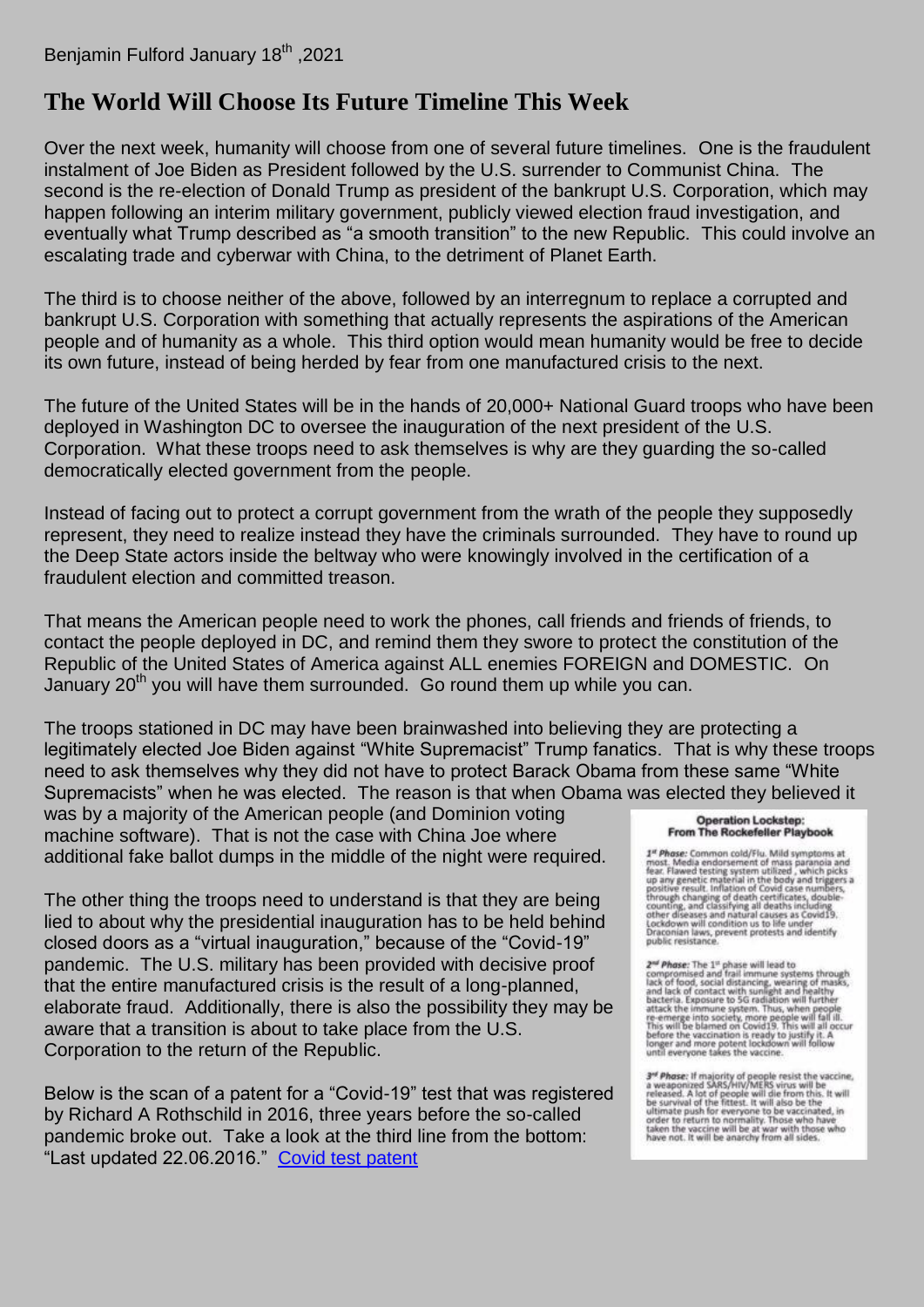We made a hard copy of this patent registration because we are sure once this is exposed they will break into the database and try to alter the dates.

MI6 sent the following message to the Western-allied military command:

"The public health emergency is either false or a cover for something far worse all of which appears to stack up having established the single fact that in 2016 the patent was filed in the Netherlands for the PCR test…[therefore] we urge the international armed forces



and military intelligence capabilities to conduct a counter-intelligence operation and deep dive."

Plenty of other documents have been put out by whistleblowers making it clear this "pandemic" campaign was planned long in advance in order to force the population to be injected with DNA altering vaccines containing microchips. Remember COVID-19 stands for Certificate of Vaccination Identification 2019.

This is now out in the open with slave "leaders" in the EU and elsewhere pushing for vaccine passports. [https://summit.news/2021/01/13/eu-leaders-demand-standardised-vaccine-passport-for](https://summit.news/2021/01/13/eu-leaders-demand-standardised-vaccine-passport-for-travel/)[travel/](https://summit.news/2021/01/13/eu-leaders-demand-standardised-vaccine-passport-for-travel/)

<https://www.france24.com/en/live-news/20210114-france-imposes-6-00-pm-nationwide-virus-curfew>

[https://www.zerohedge.com/covid-19/microsoft-big-tech-coalition-developing-rockefeller-funded](https://www.zerohedge.com/covid-19/microsoft-big-tech-coalition-developing-rockefeller-funded-covid-passports)[covid-passports](https://www.zerohedge.com/covid-19/microsoft-big-tech-coalition-developing-rockefeller-funded-covid-passports)

Remember both Biden and Trump are pushing vaccines for a non-existent virus. If the Rockefeller gangsters, using Biden as a frontman, take power, they have already announced they will deploy the National Guard to enforce vaccinations. [https://www.cnbc.com/2021/01/15/biden-to-deploy-fema](https://www.cnbc.com/2021/01/15/biden-to-deploy-fema-national-guard-to-set-up-covid-vaccine-clinics-across-the-us.html)[national-guard-to-set-up-covid-vaccine-clinics-across-the-us.html](https://www.cnbc.com/2021/01/15/biden-to-deploy-fema-national-guard-to-set-up-covid-vaccine-clinics-across-the-us.html)

In a speech last week Trump called the scamdemic a "horrible, horrible invisible enemy." Actually though, the enemy is visible now.

In Japan, for example, all the so-called positive Covid test results come from quack "PCR" tests made by companies owned by the hedge fund Kohlberg Kravis Roberts. The Japanese military police were hand-delivered evidence that KKR Japan was responsible for all the fake Covid results and the company was engaged in insider trading, based on pre-knowledge of this entire plandemic psy-op.

Mossad and FSB sources both say so-called "world leaders," have been bribed with exclusive contracts to sell masks, vaccines, etc., in exchange for going along with the fake pandemic. MI6 says the IMF, the World Bank, and the BIS are financing the entire operation.

Rest assured the White Hats are not standing idly by. Most of our readers have probably seen the following news item, splashed all over global media about the death of Benjamin de Rothschild. For example, ABS news reported it as follows:

NEW YORK — Benjamin de Rothschild, who oversaw the banking empire started by his father in 1953, has died. He was 57.

The Edmond de Rothschild Group, the company he was chairman of, said that de Rothschild died of a heart attack Friday afternoon at his home in Pregny, Switzerland.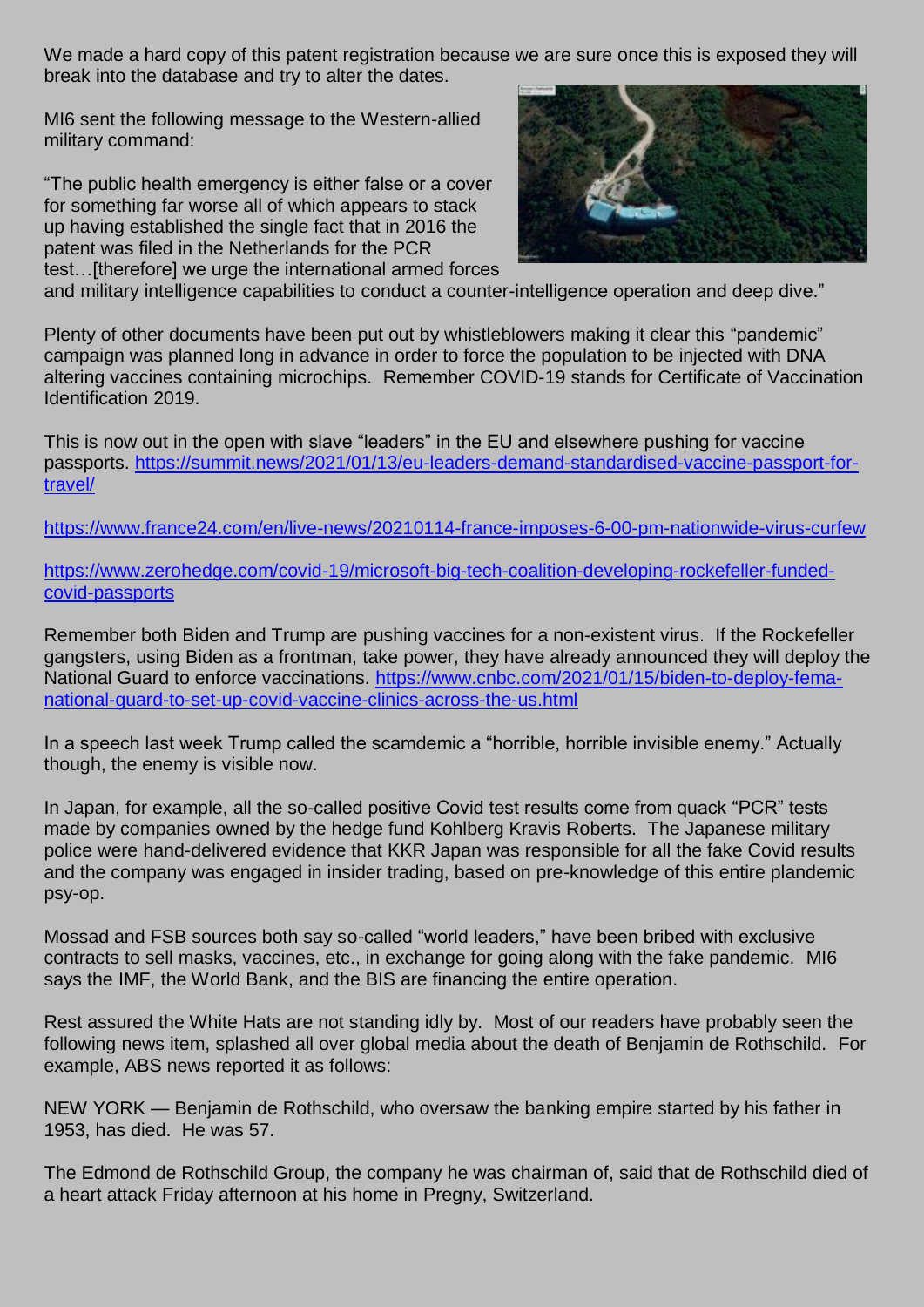However, according to Mossad sources he faked his death because special forces were closing in on him as one of the key criminals behind the ongoing "pandemic," and the associated medical totalitarianism.

Mossad says de Rothschild is currently hiding at the following location in Ushuaia, in Southern Patagonia, Argentina:

There is nowhere either on or off this planet where these people will be able to hide once their crimes against humanity are fully known. They are being systemically hunted down by White Hat special forces.

Asian secret societies are also on the case, now that they realize many top officials of the Chinese Communist Party are also corrupt Rothschild servants betraying – and murdering – their own people for profit and personal power in the name of this fake pandemic.

For example, officials in Tianjin, China confirmed the PCR test used to justify the existence of this virus is fake after ice cream tested positive for "Covid-19." Of course, the corrupt media is trying to spin this into their fear-mongering. [https://www.telegraph.co.uk/news/2021/01/17/china-reports-ice](https://www.telegraph.co.uk/news/2021/01/17/china-reports-ice-cream-contaminated-coronavirus/)[cream-contaminated-coronavirus/](https://www.telegraph.co.uk/news/2021/01/17/china-reports-ice-cream-contaminated-coronavirus/)

The reason why fruit, goats, Coca Cola, gasoline and ice-cream, etc., test positive is that the Polymerase Chain Reaction Test used is scientific nonsense. It is basically the same as making a copy of a copy of a copy over a billion times, resulting in random positive results no matter what you test.

The reason de Rothschild faked his death is that a critical mass within the military intelligence community worldwide is waking up to the enormous crime he and his fellow Khazarian Mafiosi have been carrying out.

The people at large are also waking up with mass demonstrations against lockdowns breaking out in multiple Rothschild slave countries. [https://www.zerohedge.com/political/10000-protesters-vienna](https://www.zerohedge.com/political/10000-protesters-vienna-march-against-coronavirus-restrictions)[march-against-coronavirus-restrictions](https://www.zerohedge.com/political/10000-protesters-vienna-march-against-coronavirus-restrictions)

[https://www.reuters.com/article/reutersComService\\_2\\_MOLT/idUSKBN29M0EJ?utm\\_source=reddit.c](https://www.reuters.com/article/reutersComService_2_MOLT/idUSKBN29M0EJ?utm_source=reddit.com) [om](https://www.reuters.com/article/reutersComService_2_MOLT/idUSKBN29M0EJ?utm_source=reddit.com)

[https://www.cp24.com/news/police-make-arrests-disperse-crowd-of-anti-lockdown-protesters-in](https://www.cp24.com/news/police-make-arrests-disperse-crowd-of-anti-lockdown-protesters-in-downtown-toronto-1.5269872)[downtown-toronto-1.5269872](https://www.cp24.com/news/police-make-arrests-disperse-crowd-of-anti-lockdown-protesters-in-downtown-toronto-1.5269872)

Ok, enough about the scamdemic. Let us not let that distract from other things happening around the planet.

For example, we noticed a staged press event where Dutch Prime Minister Mark Rutte and his entire cabinet resigned over a "child welfare scandal." [https://www.cbsnews.com/news/dutch-government](https://www.cbsnews.com/news/dutch-government-cabinet-mark-rutte-resign-child-welfare-scandal/)[cabinet-mark-rutte-resign-child-welfare-scandal/](https://www.cbsnews.com/news/dutch-government-cabinet-mark-rutte-resign-child-welfare-scandal/)

We have been previously told by Pentagon sources that Rutte and the Dutch Royal Family were killed some time ago because they were torturing and murdering children. If you still don't think kids are being murdered please read this report about an official Irish government investigation into the deaths of 9,000 children. [https://news.sky.com/story/9-000-children-died-at-brutally-misogynistic](https://news.sky.com/story/9-000-children-died-at-brutally-misogynistic-homes-for-unmarried-mothers-in-ireland-12185934)[homes-for-unmarried-mothers-in-ireland-12185934](https://news.sky.com/story/9-000-children-died-at-brutally-misogynistic-homes-for-unmarried-mothers-in-ireland-12185934)

In any case, in this age of disinformation, we cannot be sure if the resigned "Rutte," who left the parliament on a bicycle in front of media cameras was the real thing or a body double. However, the resignation of a government deeply involved in the Malaysia Air flight 370/17 mass murder incident is definitely good news.